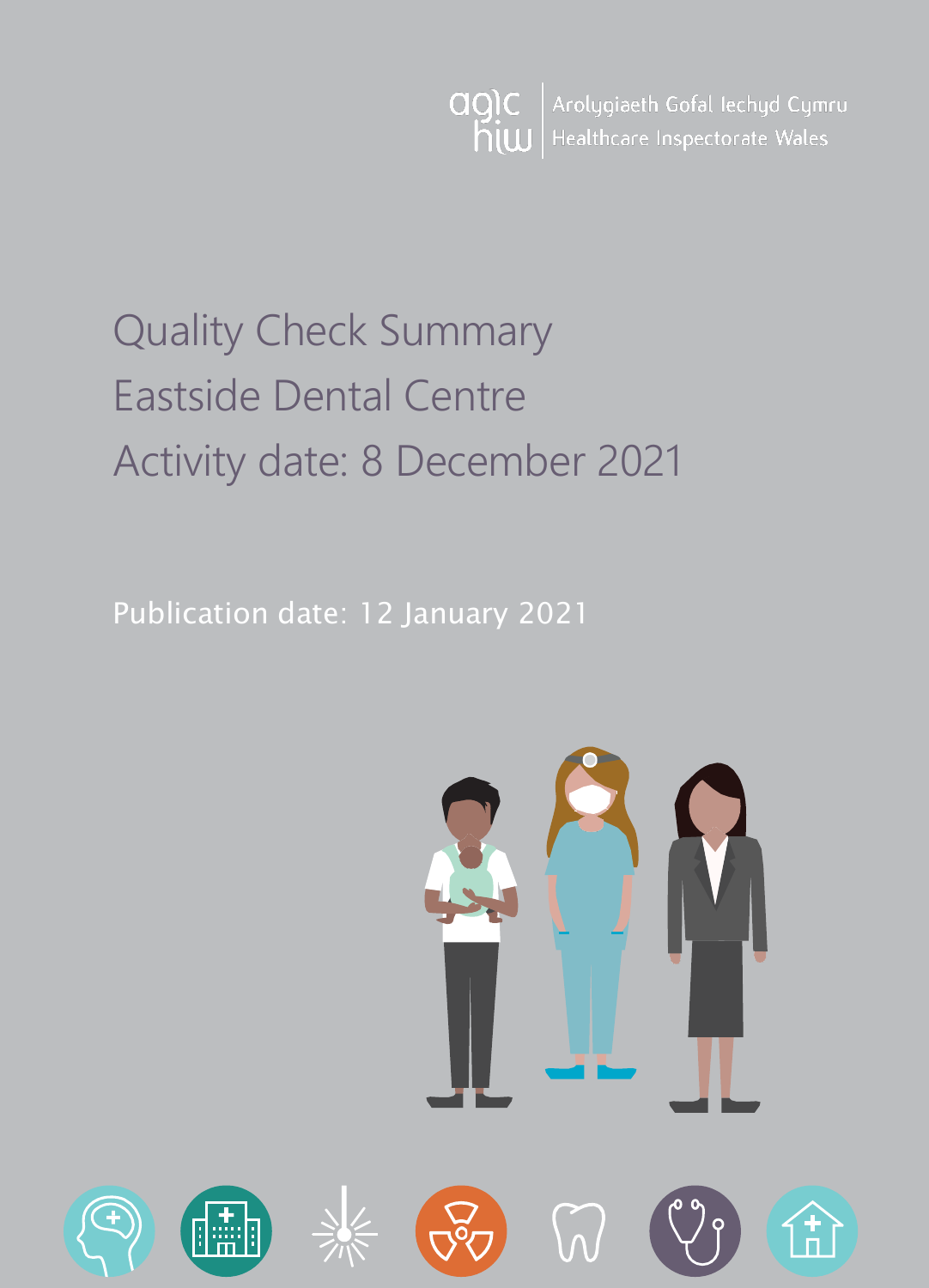This publication and other HIW information can be provided in alternative formats or languages on request. There will be a short delay as alternative languages and formats are produced when requested to meet individual needs. Please contact us for assistance.

Copies of all reports, when published, will be available on our website or by contacting us:

In writing:

Communications Manager Healthcare Inspectorate Wales Welsh Government Rhydycar Business Park Merthyr Tydfil CF48 1UZ

Or via

Phone: 0300 062 8163 Email: [hiw@gov.wales](mailto:hiw@gov.wales) Website: [www.hiw.org.uk](http://www.hiw.org.uk/)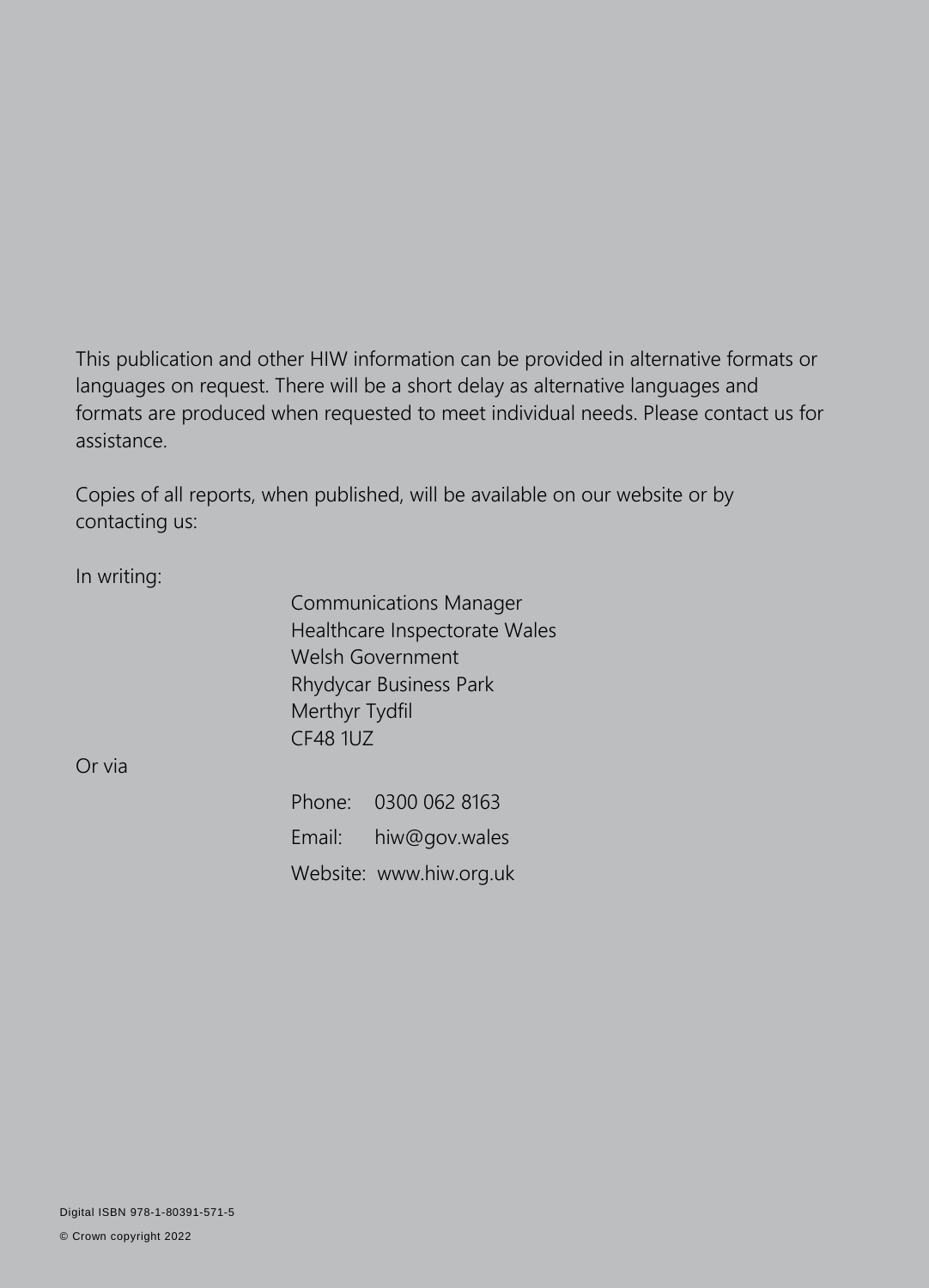# **Quality Check Summary**

## **Our approach**

Healthcare Inspectorate Wales (HIW) undertook a remote quality check of Eastside Dental Centre as part of its programme of assurance work. The practice offers a range of NHS and private treatments and employs 10 dentists, three dental hygienist/therapists, 17 dental nurses and a number of receptionists and support staff. The practice forms part of the dental services provided in the area serviced by Swansea Bay University Health Board.

HIW's quality checks form part of a new tailored approach to assurance and are one of a number of ways in which it examines how healthcare services are meeting the Private Dentistry (Wales) Regulations 2017. Feedback is made available to service representatives at the end of the quality check, in a way which supports learning, development and improvement at both operational and strategic levels.

Quality checks are a snapshot of the standards of care within healthcare services. They are conducted entirely offsite and focus on three key areas; infection prevention and control, governance (specifically around staffing) and the environment of care. The work explores arrangements put in place to protect staff and patients from COVID 19, enabling us provide fast and supportive improvement advice on the safe operation of services during the pandemic. More information on our approach to assurance and inspections can be found [here](https://hiw.org.uk/covid-19-response-and-our-approach-assurance-and-inspection)

We spoke to both of the dental practice managers on 8 December 2021 who provided us with information and evidence about their service. We used the following key lines of enquiry:

- What changes have you implemented in light of COVID-19 to ensure infection prevention and control standards are maintained?
- How are you ensuring that all patients (including vulnerable/at risk groups) are able to access services appropriately and safely?
- How do you meet the needs of Welsh speaking patients when accessing healthcare services in the medium of Welsh?
- How has the practice and the services it provides adapted during this period of COVID-19?
- How do you ensure that equality and a rights based approach are embedded across the service?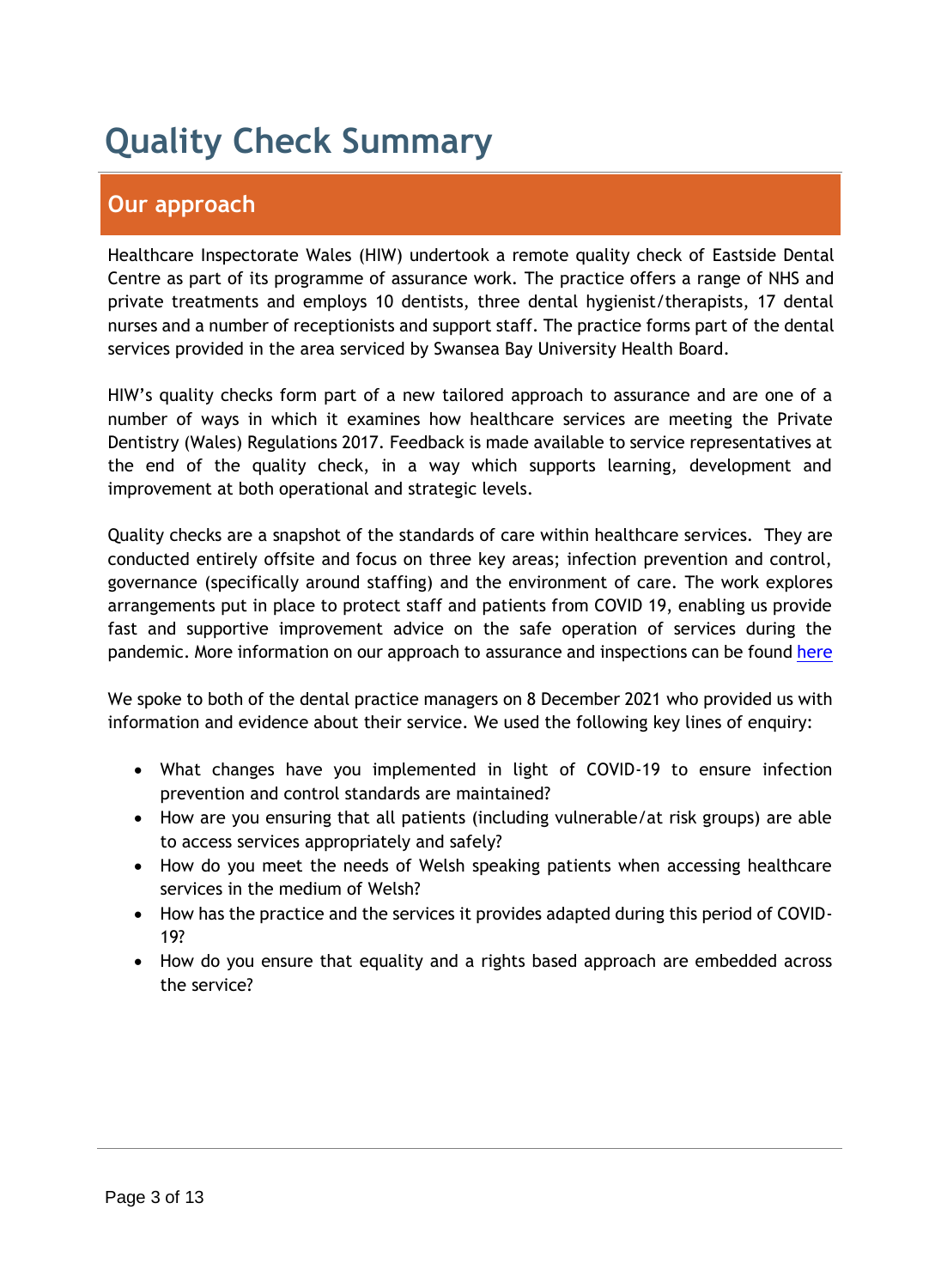### **Environment**

During the quality check, we considered how the service has responded to the challenges presented by COVID-19 and how the service has designed and managed the environment of care to keep it as safe as possible for patients, staff and visitors.

The key documents we reviewed included:

The most recent environmental risk assessments / audits.

We also questioned the service representatives on the changes they have made to make sure patients continue to receive care and treatment according to their needs.

#### **The following positive evidence was received:**

The practice managers provided details of the changes that had been made to the practice environment that allowed patients to be seen during the COVID-19 pandemic. We were told that the practice limited the number of patients present in the practice at any one time. Patients would be asked to attend wearing a face covering and to arrive only at their appointment time. The practice managers informed us there was a sign displayed at the door of the practice which informed patients to wait outside and to ring the reception desk to notify the practice of their arrival. A dedicated member of staff would then escort the patient through the practice following a one way system. A hand sanitiser station was present at the entrance to the practice and patients would be encouraged to use it both on entry and exit.

The practice managers informed us that clear plastic screens had been installed at the reception desks for the protection of patients and staff. Posters were displayed inside the practice to remind patients of the increased infection control requirements due to the COVID-19 pandemic and the need to socially distance. We were told that toys and magazines had been removed from the waiting area and seating had been reduced and spaced out to allow for appropriate social distancing.

We asked what measures were in place to keep patients informed about safety procedures relating to COVID-19. We were told that up to date information concerning the increased measures was available on the dental practice website. In addition, a link to the restrictions and procedures in place at the practice was emailed or sent via text message to the patient prior to their appointment. Patients would also be telephoned to explain the COVID-19 safety procedures. For patients without internet access, a leaflet was provided outlining the measures in place at the practice and staff would take extra time to speak with them to ensure they understood what was asked of them.

The practice managers told us about the facilities to ensure accessibility to the practice for those with disabilities. The practice managers told us that the practice is based on the first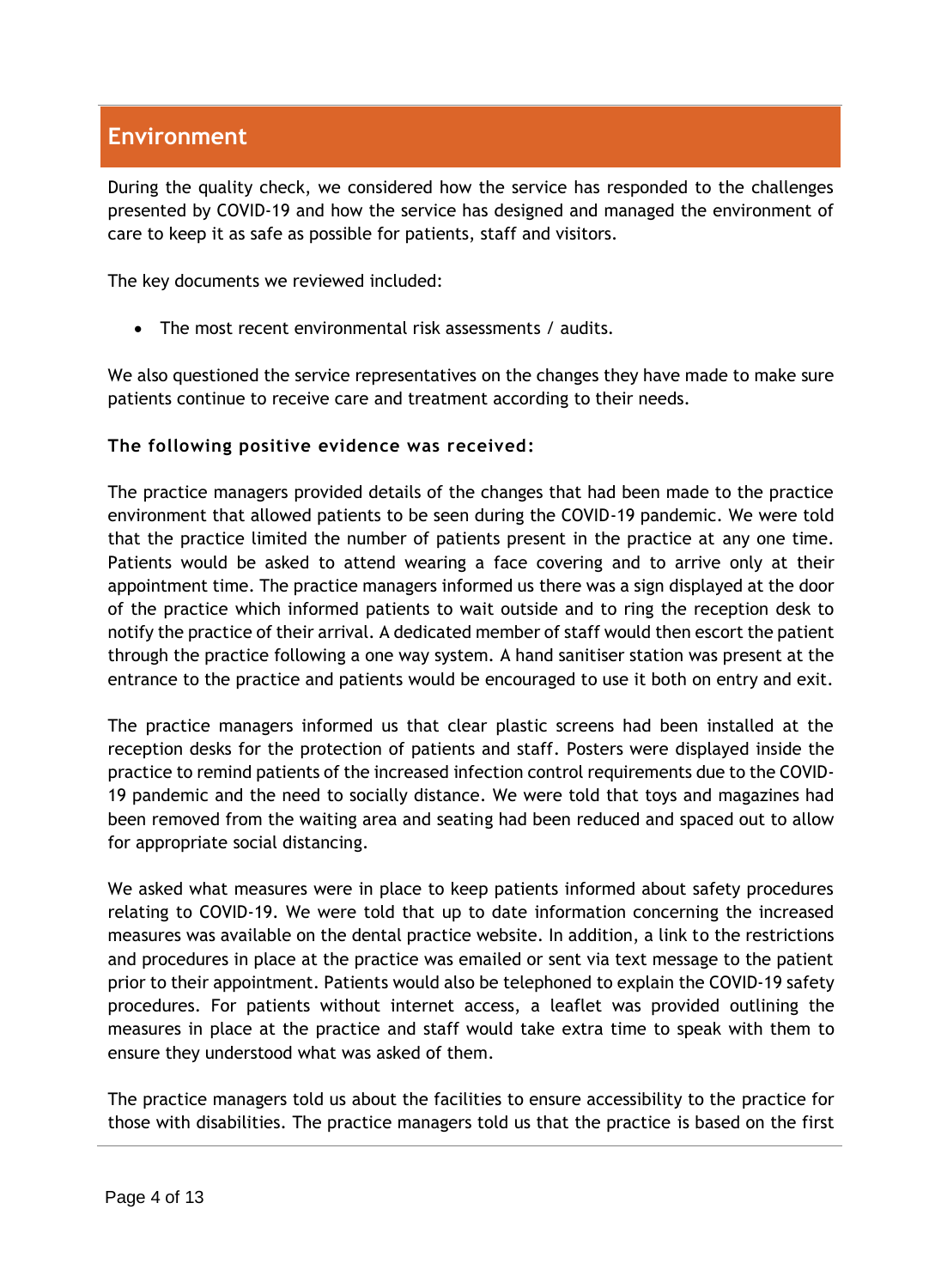floor of a purpose built health centre. We were told that the practice had a lift for patients to access the practice and several disabled parking spaces outside the building. In addition, we were told that there was an accessible toilet and a lowered reception desk for patients to use. We were informed that there was a hearing loop<sup>1</sup> system to assist those patients that may be hard of hearing. The practice had access to a telephone based translation service provided by the local health board for patients where English was not their first language.

We were told that patients were encouraged to communicate through the medium of Welsh. The practice had several Welsh speaking members of staff and other staff members were being supported in learning to speak Welsh. Should patients request to communicate in Welsh a note was placed on their file to remind staff. All information was available in both English and Welsh.

We saw evidence of surgery cleaning schedules that took into account the increased measures due to the COVID-19 pandemic as well as risk assessments for all practice areas. These documents listed various risks, control measures and precautions that were in place to mitigate the highlighted risks and demonstrated a safe practice environment.

#### **No areas for improvements were identified.**

### **Infection prevention and control (IPC)**

During the quality check, we considered how the service has responded to the challenges presented by COVID-19, and how well it manages and controls the risk of infection to help keep patients, visitors and staff safe.

The key documents we reviewed included:

- A copy of the most recent WHTM01-05 decontamination audit and the action plan to address any areas for improvement
- Generic infection control policies and COVID-19 specific policies
- Cleaning schedules.

#### **The following positive evidence was received:**

The practice managers confirmed the processes in place to protect patients and staff when an aerosol generating procedure  $(AGP)^2$  was taking place. This process followed the most recent guidance issued by the Chief Dental Officer (CDO) for Wales. All staff were kept

 $\overline{a}$ 

<sup>1</sup> A **hearing loop** (sometimes called an audio induction loop) is a special type of sound system for use by people with hearing aids.

 $<sup>2</sup>$  An aerosol generating procedure (AGP) is a medical procedure that can result in the release of airborne</sup> particles (aerosols) from the respiratory tract when treating someone who is suspected or known to be suffering from an infectious agent transmitted wholly or partly by the airborne or droplet route.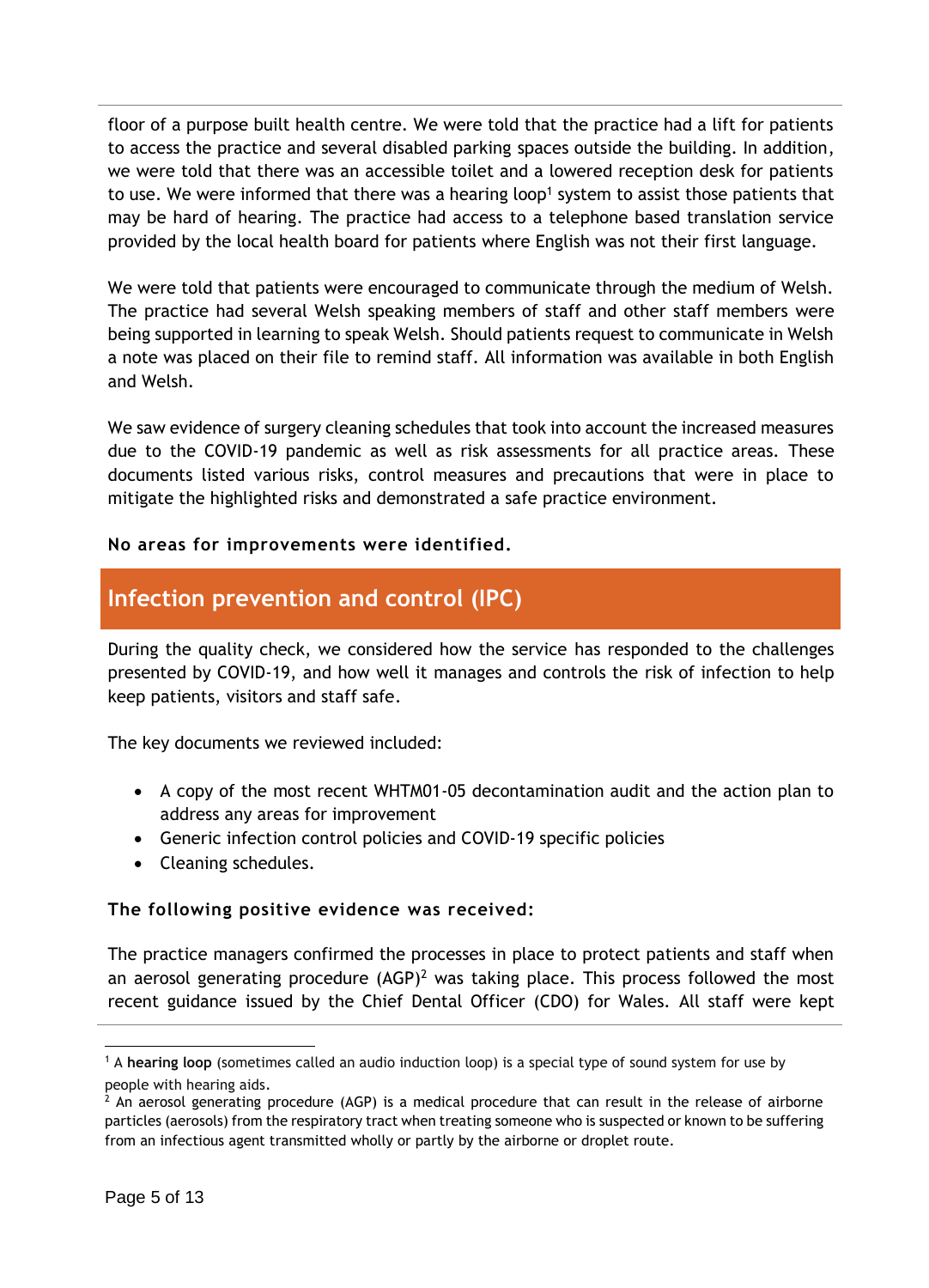informed of the guidance issued by the CDO and associated practice policies and procedures via regular staff meetings and daily team meetings that took place each morning. In addition, staff were kept informed of updates via a mobile messaging application.

We saw evidence provided in the practice Standard Operating Procedure (SOP) that during an AGP procedure, high volume suction<sup>3</sup> would be used where possible to lessen the risk of airborne particles (aerosols)<sup>4</sup>. In addition, we were told that surgeries undertaking AGP procedures had notices on them to notify staff not to enter until the fallow time<sup>5</sup> had been observed. Patients who were assessed as increased risk of COVID-19 were offered appointments at the start of the day.

We were informed that fixed air filtration units and air purifiers had been installed into most of the surgeries which enabled the practice to operate with the minimum fallow time<sup>6</sup> of 10 minutes following an AGP. The practice managers confirmed with us that the remaining surgeries had mobile air filtration units and that all staff had been trained and knew how to correctly operate both types of unit.

We confirmed with the practice managers the process to check that patients attending the practice were not displaying symptoms of COVID-19. We were informed that patients would be telephoned before their appointment and asked a series of screening questions in addition to being sent a screening questionnaire to complete online. Patients would then be rescreened on attendance at the practice and would be offered a face mask should they not attend wearing one and encouraged to use the hand sanitiser. The practice managers confirmed that if a patient attended the practice displaying symptoms of COVID-19, they would be told to re-book and they would be provided with advice in the first instance. If the patient still required an appointment, they would be booked at the end of the day at a time when no other patients were present at the practice.

We were told that all staff undertaking AGP's had been correctly fit-tested for filtering-facepiece masks (FFP3<sup>7</sup>) and were up-to-date with training in the use of enhanced personal protective equipment (PPE), including the correct method of donning and doffing<sup>8</sup>. This was achieved through face to face instruction provided by a trained member of staff within the practice. Additionally, posters reminding staff of the correct use of PPE were displayed in prominent positions within donning and doffing areas. The practice managers informed us

 <sup>3</sup> A High Volume Evacuator (HVE) is a suction device that draws a large volume of air over a period of time.

<sup>4</sup> Dental aerosols can carry viruses and transmit infection.

<sup>5</sup> Fallow time is the downtime in the surgery following an aerosol generating procedure (AGP) taking place which allows any droplets to settle before cleaning and decontamination takes place

<sup>6</sup> Fallow time is the downtime in the surgery following an aerosol generating procedure (AGP) taking place which allows any droplets to settle before cleaning and decontamination takes place

 $7$  The need for FFP3 Mask (oral nasal disposable mask respiratory protection) to be worn is identified through clinical risk assessment. The mask is used to protect against respiratory borne pathogens. To use these masks, relevant staff must be 'face fit tested' to ensure that they can achieve a suitable face fit of the mask and that it operates at the required efficiency.

<sup>&</sup>lt;sup>8</sup> Donning - putting on personal protective equipment (PPE); Doffing - taking off personal protective equipment (PPE)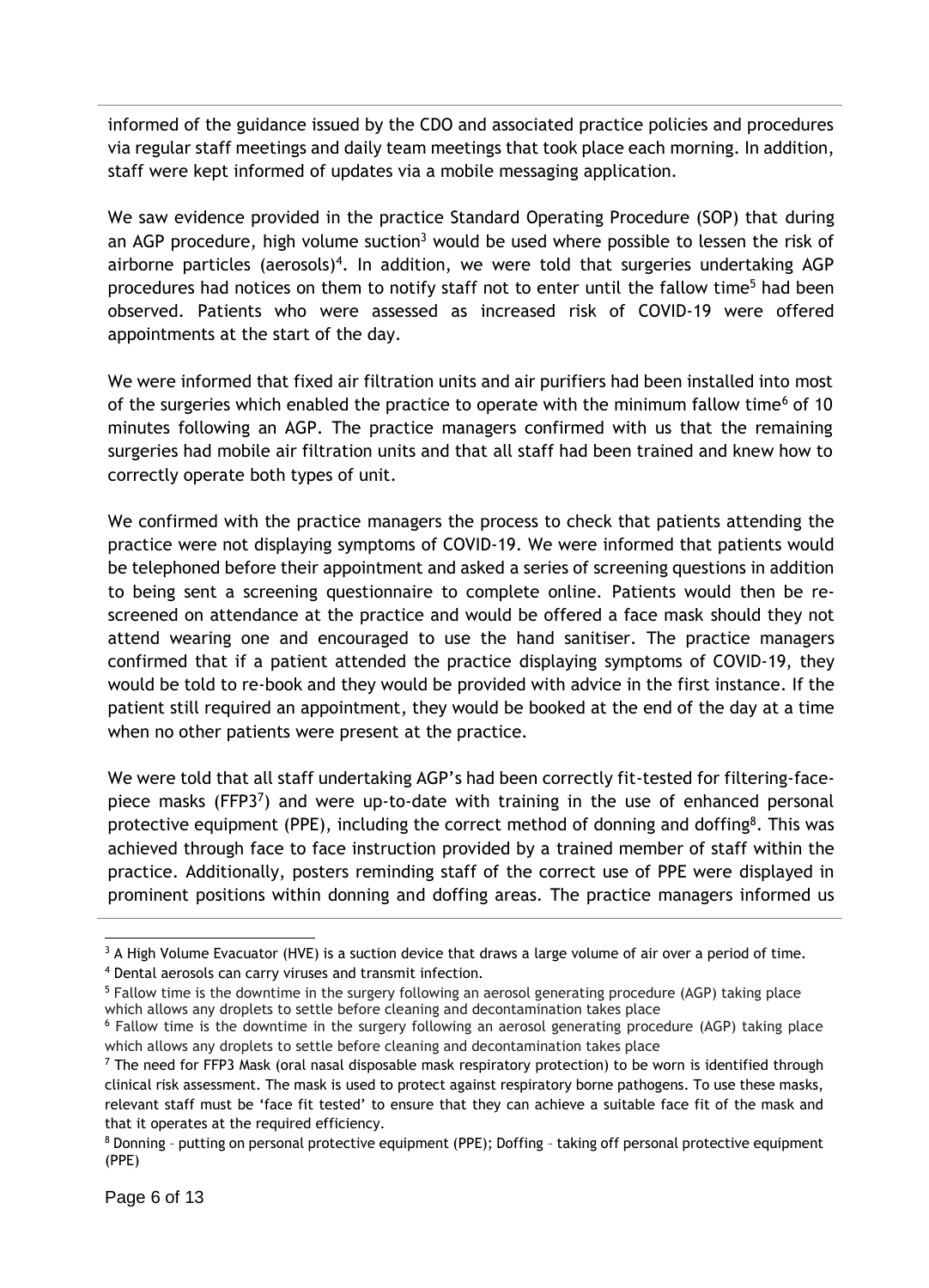that staff wore the correct PPE including FFP3 masks, gowns, aprons and visors when treating patients.

The practice managers informed us that they had experienced some difficulties sourcing enough PPE during the pandemic. However they had overcome this by working together with nearby dental practices to share supplies. Also with the additional support from the local health board, they had coped well and ensured that they were able to continue to offer a safe service to patients. We were told that visual stock checks take place on a daily basis by a dedicated member of staff and stock is ordered on a weekly basis by the practice manager.

We saw evidence of recently completed and compliant infection control audits, daily checklists for decontamination and sterilisation equipment and cleaning schedules covering the previous two weeks as well as up to date written procedures for the prevention of COVID-19 that were in line with current guidelines. We were also provided with an infection control policy document that covered all areas.

#### **No areas for improvements were identified.**

### **Governance / Staffing**

As part of this standard, HIW questioned the service representatives about how, in the light of the impact of COVID-19, they have adapted their service. We explored whether management arrangements ensure that staff are suitable in their roles and are appropriately trained in order to provide safe and effective care.

The key documents we reviewed included:

- A copy of the latest annual report prepared under regulation 16(3) of the Private Dentistry (Wales) Regulations 2017
- Informed consent policies / procedures
- Business continuity plans
- Mandatory training records for all staff
- Risk assessments undertaken in relation to infection prevention and control, environment and staff health and safety

#### **The following positive evidence was received:**

The practice managers informed us that the practice did not close during the pandemic and continued to provide support and advice to patients who required it, via telephone. We were told that at the start of the pandemic, staff were split into "bubbles" of staff with each staff bubble working only at set times. This meant that the practice did not need to change their opening hours and also helped to keep staff safe.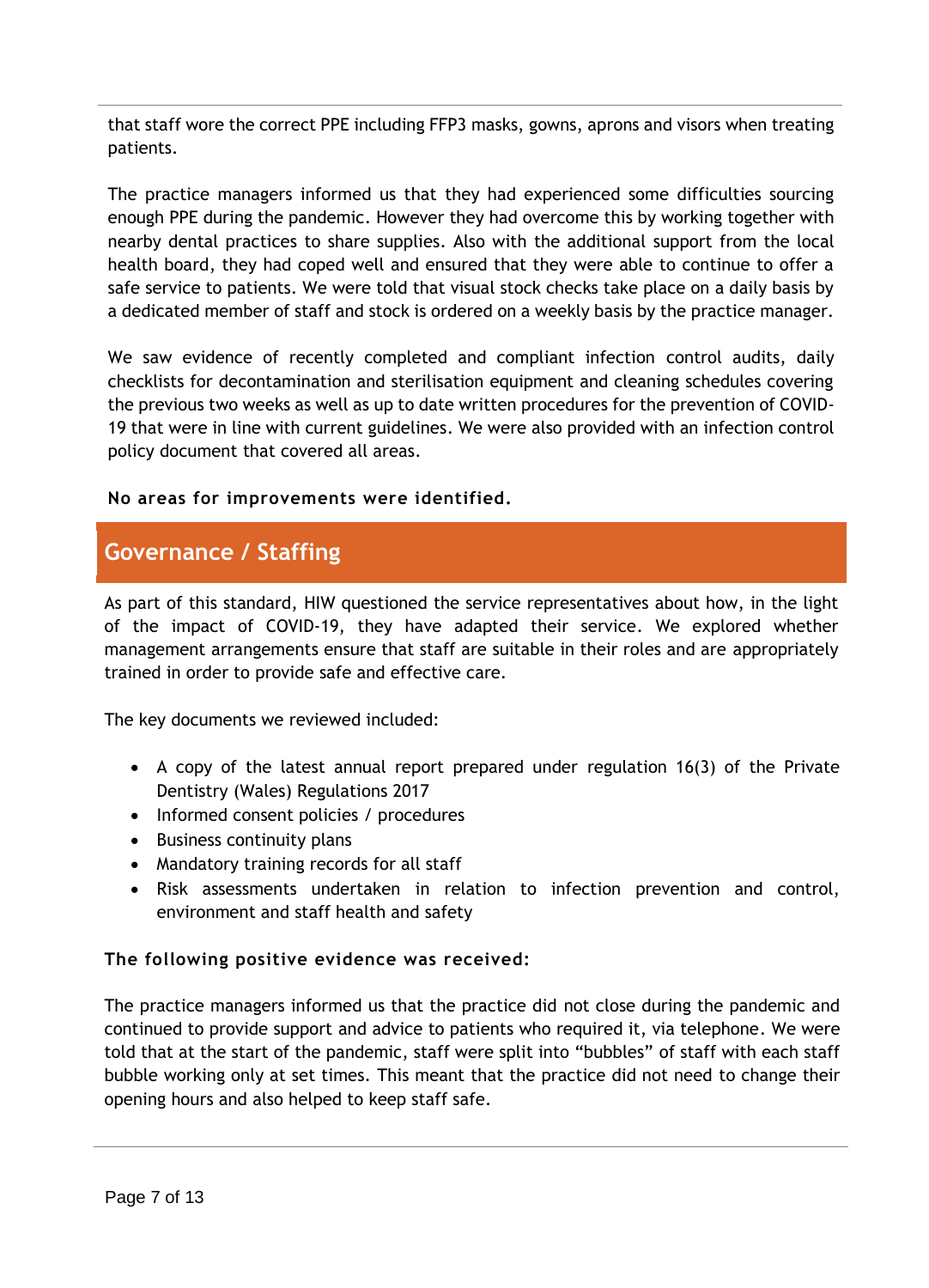The practice managers spoke highly of the staff, informing us that they had adapted well, despite the challenges created by the pandemic. They confirmed to us that all staff had completed COVID-19 risk assessments and those that identified as vulnerable had been moved to work in alternative areas of the practice. The practice managers explained that staff had been supported during the pandemic by management and also had access to a staff wellbeing telephone support line provided by the local health board. Staff requiring additional support due to the pandemic were offered regular reviews and discussions with the practice management team.

We were informed that the practice had a robust audit process in place and we were provided with examples covering radiography and record keeping that demonstrated excellent results. The practice managers informed us that audit processes had continued throughout the pandemic with peer-reviews taking place on a daily basis between staff allowing any issues to be highlighted and addressed immediately. Additionally, we were told that audits were carried out on a weekly basis for disinfection and sterilisation equipment and a practice wide audit was undertaken every three years.

We asked the practice managers to describe the processes and procedures that ensured emergency drugs and equipment were present and in date. We were told that that the emergency drugs were checked on a weekly basis on a dedicated day by the practice manager or lead nurse. As the practice offers intravenous conscious sedation for dentistry, we were told that oxygen cylinders were checked on a daily basis and a visual check of all emergency drugs completed daily. Weekly checks were recorded in a log book alongside drug expiry dates. Emergency drugs and equipment were kept in an area that was accessible to all staff via an entry card.

#### **The following areas for improvement were identified:**

During the quality check call we were informed that the practice had a number of linked cases of COVID-19 earlier in the year. We asked the practice managers if they were aware of the correct process to ensure prompt notification to HIW of any such incidents. However, there was some confusion as to who would notify HIW should this be necessary. Upon checking our records, no notification had been made to us.

The registered manager must ensure that staff are aware of and follow the correct procedure for notifying HIW of notifiable events according to the Private Dentistry (Wales) Regulations 2017.

As part of the quality check process, the practice managers submitted to HIW evidence of mandatory training for all staff. At the time of the quality check, many staff were not compliant with requirements for fire training and training in Ionising Radiation (Medical Exposure) Regulations<sup>9</sup>. Some new staff had not yet completed any training in Basic Life

 9 Ionising Radiation (Medical Exposure) Regulations 2017 training relates to the training and continuous professional development of healthcare staff that are responsible for the taking or processing of images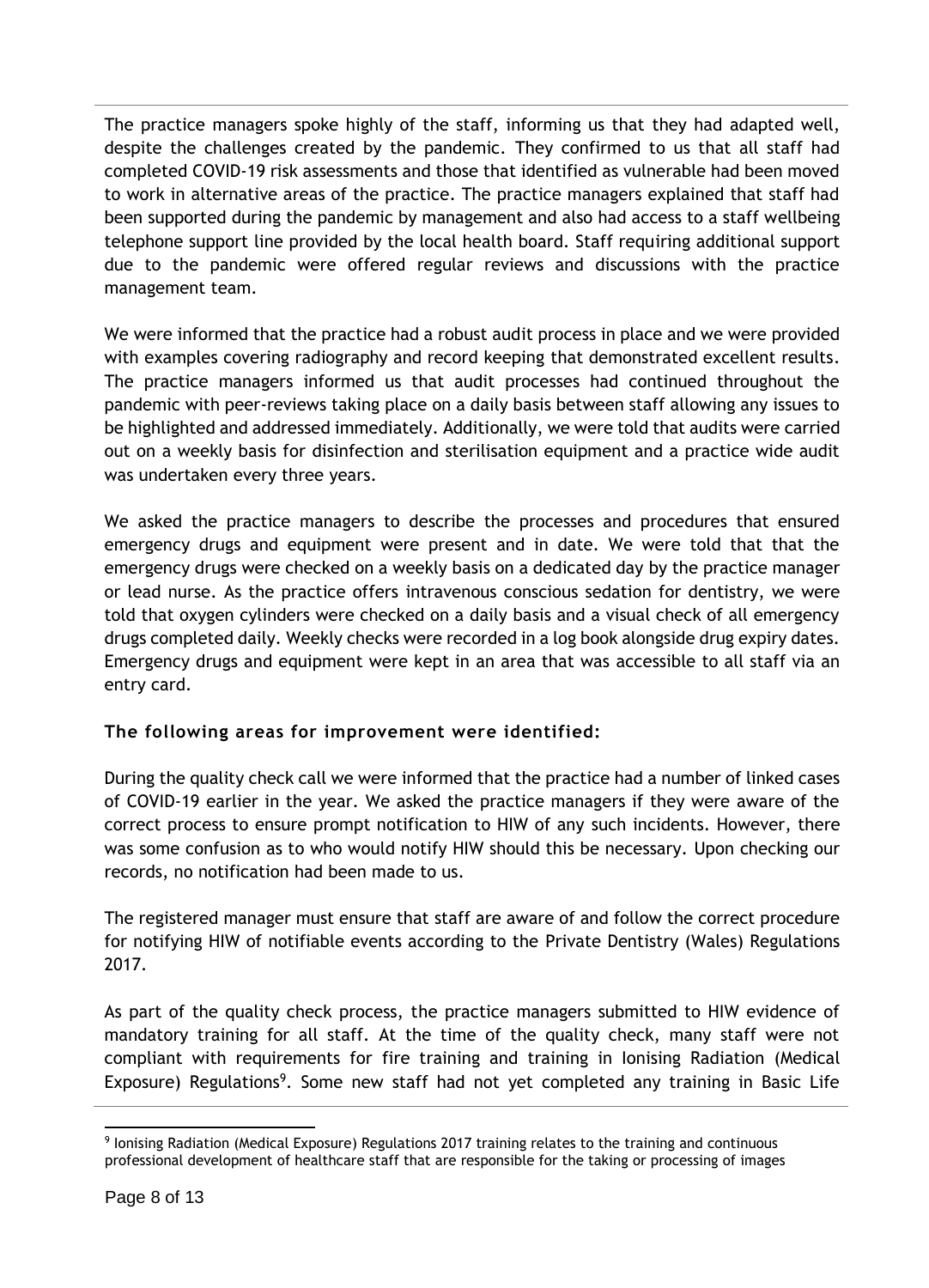Support (BLS) or in Child Protection or training in the Protection of Vulnerable Adults. It is important that all staff are up to date with their knowledge and skills in relation to their responsibilities and role within a clinical setting in order to protect patients and staff. During the quality check, we asked the practice managers to explain to us the provisions in place to ensure staff were adequately trained and up to date with their mandatory training and were informed that staff were due to undertake training in the areas in which they were noncompliant imminently.

The registered manager must ensure that all staff are fully up to date with mandatory training requirements and inform HIW when staff have completed their mandatory training.

During the quality check we were informed that the registered manager<sup>10</sup> of the dental practice had been away from the practice and shielding<sup>11</sup> since the start of the pandemic. It is a requirement under the Private Dentistry (Wales) Regulations 2017 that the registered manager must have day to day management of the private dental practice. Should they be absent for a continuous period of 28 days or more, the registered manager must notify HIW of their absence and provide details to us of:

- The expected length of absence
- The reasons for it
- The arrangements to be made in their absence for the running of the dental practice
- The name, address and qualifications of the person that they have appointed to be responsible for the running of the practice and
- Whether another person will be appointed to become the registered manager.

This information had not been provided to us at the time of the quality check. However, we were informed that arrangements to appoint another registered manager were being discussed.

The registered manager must notify HIW of their absence and of any arrangements in place to appoint an alternative person or person(s) to act as or become the registered manager for the purposes of the private dental practice.

captured by x-ray. This training ensure that staff are up to date with best practice and guidance relating to the use of x-rays and/or the equipment used within a healthcare setting.

 $10$  The "registered manager" means a person who is the registered with HIW under part 2 of the Private Dentistry (Wales) Regulations 2017 to act as the manager of a private dental practice.

<sup>&</sup>lt;sup>11</sup> "Shielding" means the act of protecting oneself from threat of contracting COVID-19 by preventing all but essential contact with others.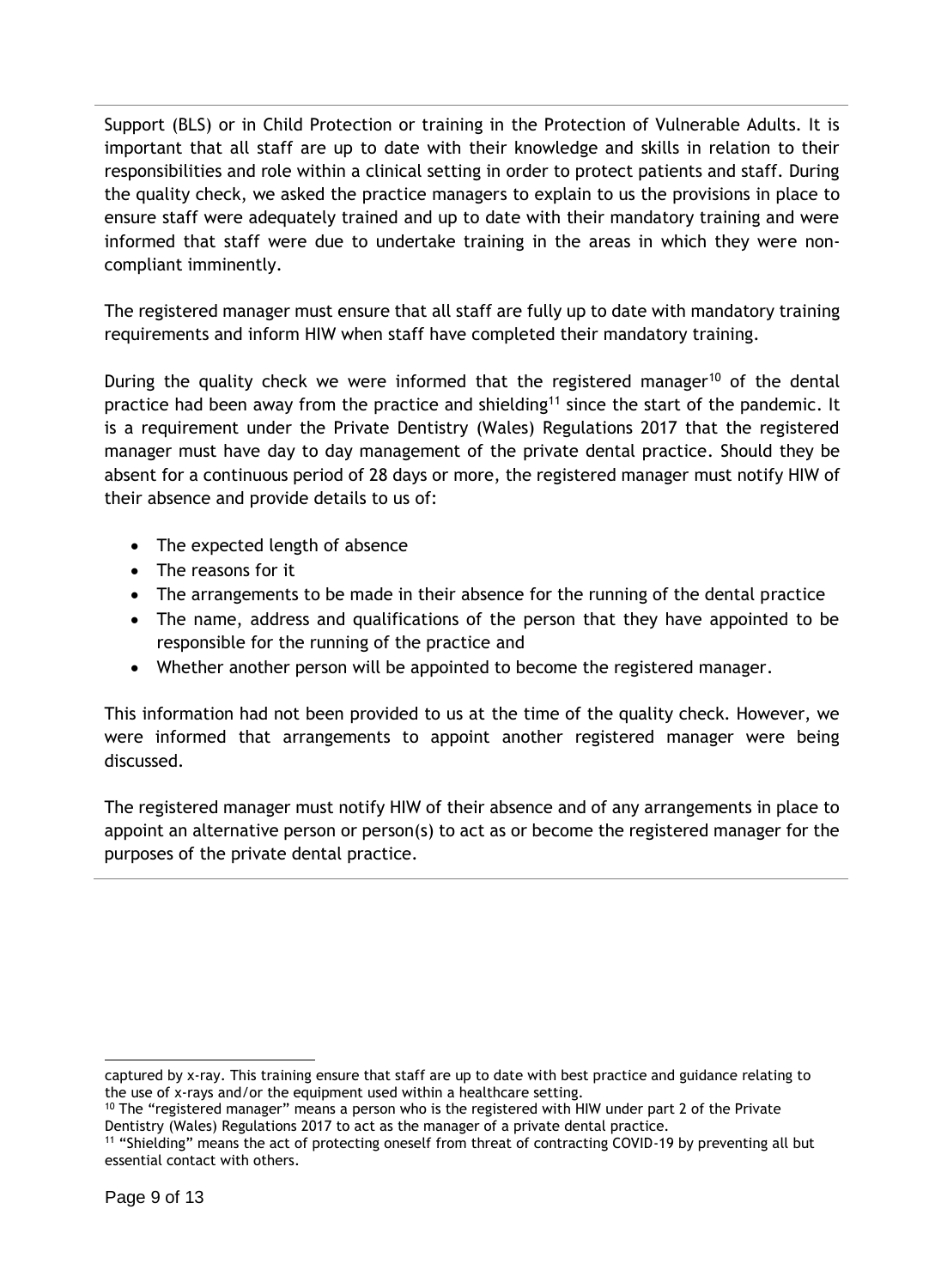# **What next?**

Where we have identified areas for improvements during our quality check and require the service to tell us about the actions taken to address these, an improvement plan providing details will be provided at the end of this quality check summary.

Where an improvement plan is required, it should:

- Ensure actions taken in response to the issues identified are specific, measurable, achievable, realistic and timed
- Include enough detail to provide HIW and the public with assurance that the areas for improvements identified will be sufficiently addressed
- Ensure required evidence against stated actions is provided to HIW within three months of the quality check.

As a result of the findings from this quality check, the service should:

- Ensure that the areas for improvements are not systemic across other areas within the wider organisation
- Provide HIW with updates where actions remain outstanding and/or in progress, to confirm when these have been addressed.

The improvement plan, once agreed, will be published on HIW's website.

If no areas for improvement were identified during this quality check, an improvement plan will not be required, and only the quality check summary report will be published on HIW's website.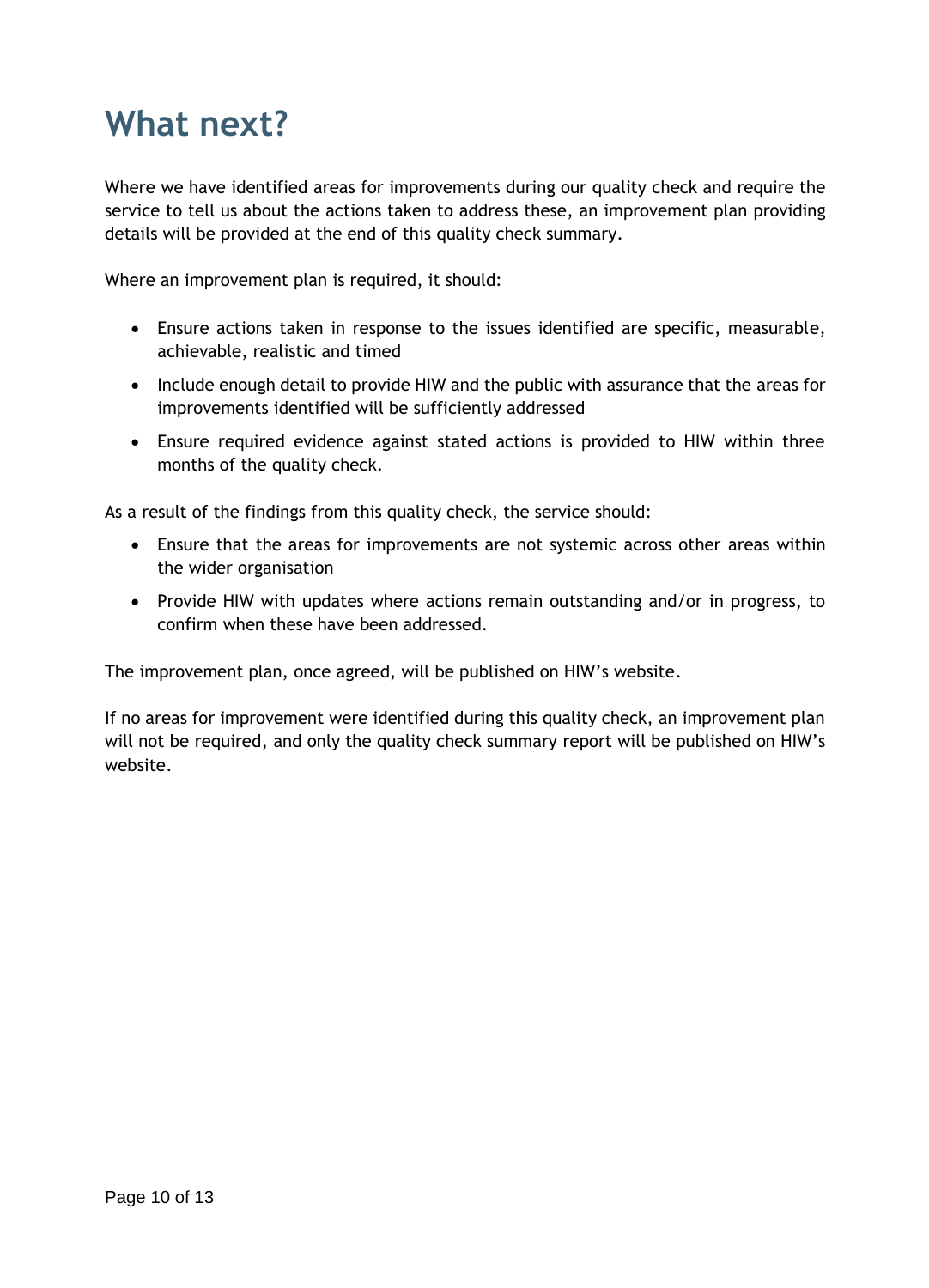# **Improvement plan**

| Setting:          | Eastside Dental                     |
|-------------------|-------------------------------------|
| Health Board:     | Swansea Bay University Health Board |
| Date of activity: | 8 December 2021                     |

The table below includes improvements identified during the Quality Check, where we require the service to complete an improvement plan telling us about the actions they are taking to address these areas.

Please note, all actions are expected to be complete within three months of the Quality Check and the final version of the Improvement Plan is to be submitted via Objective Connect once complete.

|                | Improvement needed                                                                                                                                                                                          | Standard/<br><b>Regulation</b>                                                 | <b>Service Action</b>                                                                                                                        | <b>Responsible Officer   Timescale</b>                                                                                                                                                                |                                        |
|----------------|-------------------------------------------------------------------------------------------------------------------------------------------------------------------------------------------------------------|--------------------------------------------------------------------------------|----------------------------------------------------------------------------------------------------------------------------------------------|-------------------------------------------------------------------------------------------------------------------------------------------------------------------------------------------------------|----------------------------------------|
| $\overline{1}$ | The registered manager must ensure that<br>staff are aware of and follow the correct<br>procedure for notifying HIW of notifiable<br>events according to the Private Dentistry<br>(Wales) Regulations 2017. | Regulation 25<br>of The Private<br>Dentistry<br>(Wales)<br>Regulations<br>2017 | Now that we have<br>clarification of the<br>notifiable events, we<br>will ensure that HIW<br>are made aware if such<br>events were to occur. | Dr. Paul Ridgewell<br>(Responsible Individual),<br>Dr. Mark Williams &<br>Dr. James Crouch-Baker<br>(Registered Managers),<br>Mrs. Jodie Litchfield &<br>Miss. Caitlin Falvey<br>(Practice Managers). | With<br>immediate<br>effect.           |
| $\overline{2}$ | The registered manager must ensure that<br>all staff are fully up to date with<br>requirements<br>training<br>mandatory<br>and                                                                              | Regulation 17<br>of The Private<br>Dentistry                                   | BLS completed by all<br>staff members<br>09/12/2021. Child &                                                                                 | Dr. Paul Ridgewell<br>(Responsible Individual),<br>Dr. Mark Williams &                                                                                                                                | See dates<br>associated<br>with action |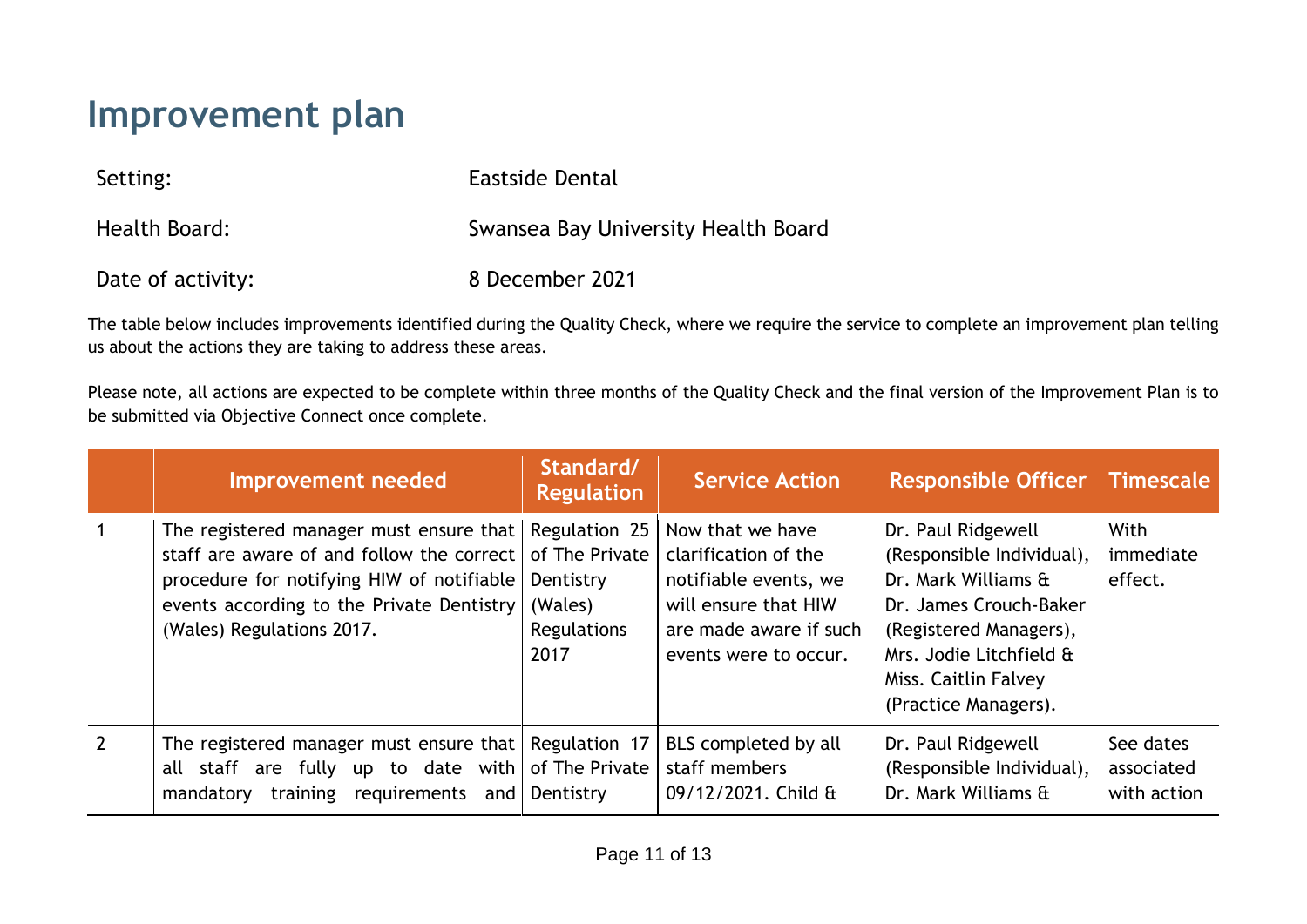|              | inform HIW when staff have completed<br>their mandatory training.                                                                                                                                                                                 | (Wales)<br>Regulations<br>2017                                                                                    | <b>Adult Protection</b><br>booked for all staff on<br>20/01/2022. Fire<br>training will be<br>completed by the end<br>of 02/22. First Aid<br>refresher courses<br>completed by 03/2022.<br><b>IRMER and Infection</b><br>Control will be<br>completed by staff<br>members when due<br>within their 5 year<br>cycles. | Dr. James Crouch-Baker<br>(Registered Managers),<br>Mrs. Jodie Litchfield &<br>Miss. Caitlin Falvey<br>(Practice Managers). | plan.                        |
|--------------|---------------------------------------------------------------------------------------------------------------------------------------------------------------------------------------------------------------------------------------------------|-------------------------------------------------------------------------------------------------------------------|----------------------------------------------------------------------------------------------------------------------------------------------------------------------------------------------------------------------------------------------------------------------------------------------------------------------|-----------------------------------------------------------------------------------------------------------------------------|------------------------------|
| $\mathbf{3}$ | The registered manager must notify HIW<br>of their absence and of any arrangements<br>in place to appoint an alternative person<br>or person(s) to act as or become the<br>registered manager for the purposes of<br>the private dental practice. | Regulation 26<br>$(1)(b)$ $(2)(a-e)$<br>$(4)(b)$ of The<br>Private<br>Dentistry<br>(Wales)<br>Regulations<br>2017 | In future, if there is<br>cause for a registered<br>manager to be out of<br>the practice for any<br>period of time, we will<br>ensure that HIW are<br>notified immediately.<br>We will also ensure<br>adequate cover during<br>the Registered<br>Manager's absence.                                                  | Dr. Paul Ridgewell<br>(Responsible Individual),<br>Dr. Mark Williams &<br>Dr. James Crouch-Baker<br>(Registered Managers).  | With<br>immediate<br>effect. |

The following section must be completed by a representative of the service who has overall responsibility and accountability for ensuring the improvement plan is actioned.

Name: *Caitlin Falvey*